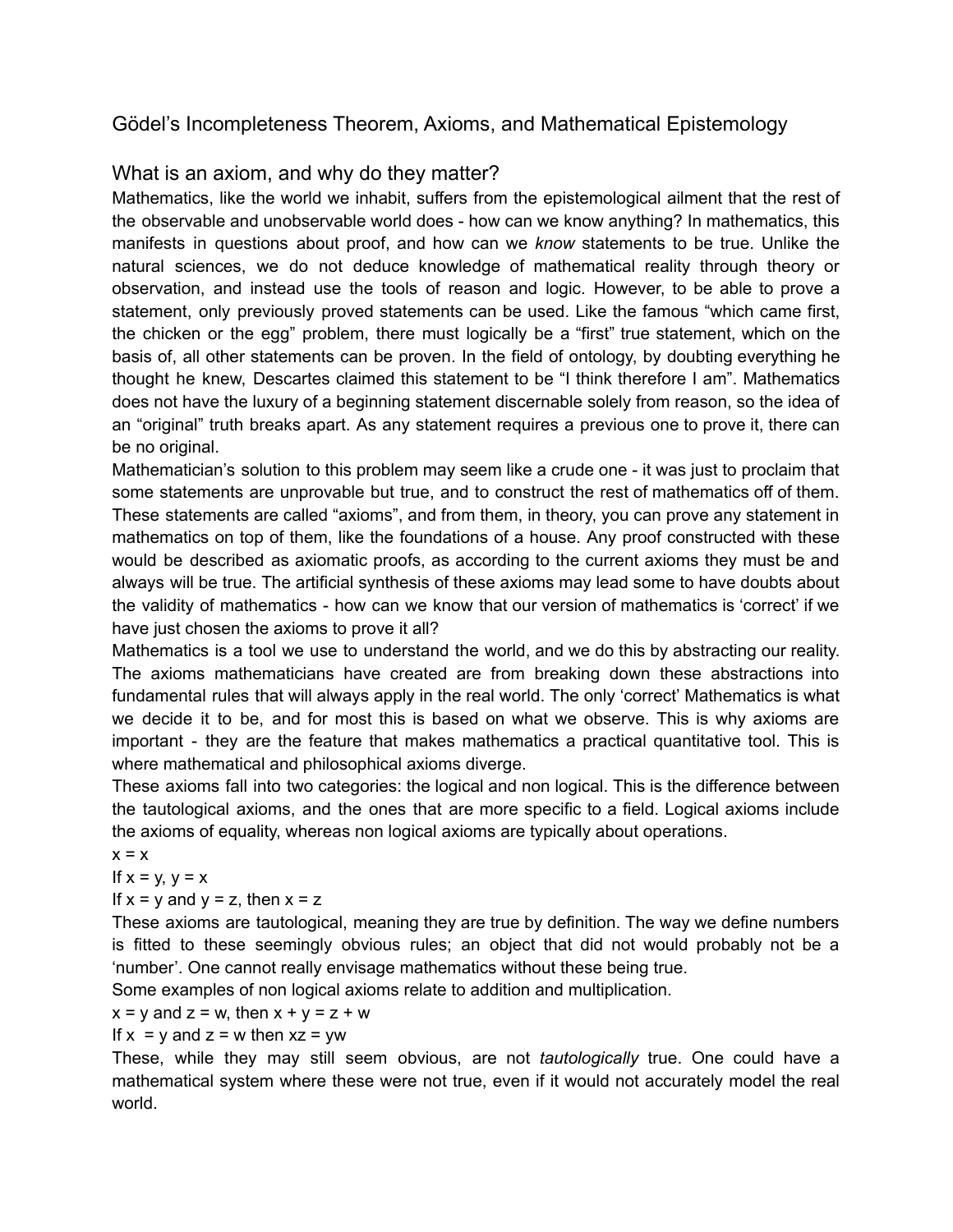## Gödel's Incompleteness Theorem

At the turn of the 20th century, Mathematician David Hilbert proposed a set of 23 problems that mathematicians should attempt to solve within the following century. The 'theme' of the problems laid out were based on Hilbert's wish to unite and formalise mathematics; principal among these being the wish to "arithmatise analysis". This entailed for mathematics to become independent of intuition, and for all concepts within mathematics to be explained using fundamental axioms. Of most retrospective significance, was his second problem. It challenged mathematicians to prove that all mathematics was free of contradiction, and that it was consistent within its own rules.

Much to the disappointment of Hilbert, this conjecture was proven false by an Austrian Logician Kurt Gödel. He put forth two theorems of incompleteness, or ways in which mathematics is and never will be fully consistent or understood. The essence of his first proof is that regardless of the axioms of any mathematical system, there will always be statements that are unprovable using those axioms. The second is that it is impossible to prove whether there are logical inconsistencies within any mathematical system with a given set of axioms using said axioms, however may be possible using a different expanded set of axioms.

This discovery completely shattered the worldview of all mathematicians, but especially the disciples of Hilbert. Their vision of a unified and comprehensive standard of mathematics was no longer on the horizon - and problems that were fundamental to mathematics, that some had dedicated their life to proving, now had the possibility of being impossible to prove. What made the job of mathematicians even more difficult, is that it was also shown that you cannot prove whether a statement is unprovable or not - as that would be a form of proof.

From a philosophical standpoint, there are also parallels to be drawn from the realm of the unexperimentable. If a statement is unfalsifiable, then it is unable to be shown to be false (or true). Classic examples often relate to the metaphysical or supernatural - questions such as the existence of a god or whether or not we live in a simulation. One can look at these the same way as in mathematics - we do not have the correct "scientific" axioms to reason these to be true or false. Not just that we are unsure, but we physically do not have the tools to be able to solve that category of problem. Unlike the idealised landscape of mathematics, we cannot add or change the nature of the universe we inhabit and the rules it follows, so these statements can never be proven. In this respect, Gödel's theorems almost become logical - how can we expect a system based off of the real world to not have its flaws and limitations?

## How did Gödel prove this?

One question that often is raised among those hearing about Gödel's revolutionary work is how he managed to prove it. Unlike many other mathematical proofs, it is not an equation or a relationship that can be described and solved, and it is also self referential - it is a proof about what is possible about mathematics, not just an idea within it. To anyone with knowledge of mathematical proofs, how one would even tackle a problem that is so distanced from traditional methods. The way he went around proving this was through an ingenious method of defining each possible statement in mathematics, regardless of whether it was true or false. Each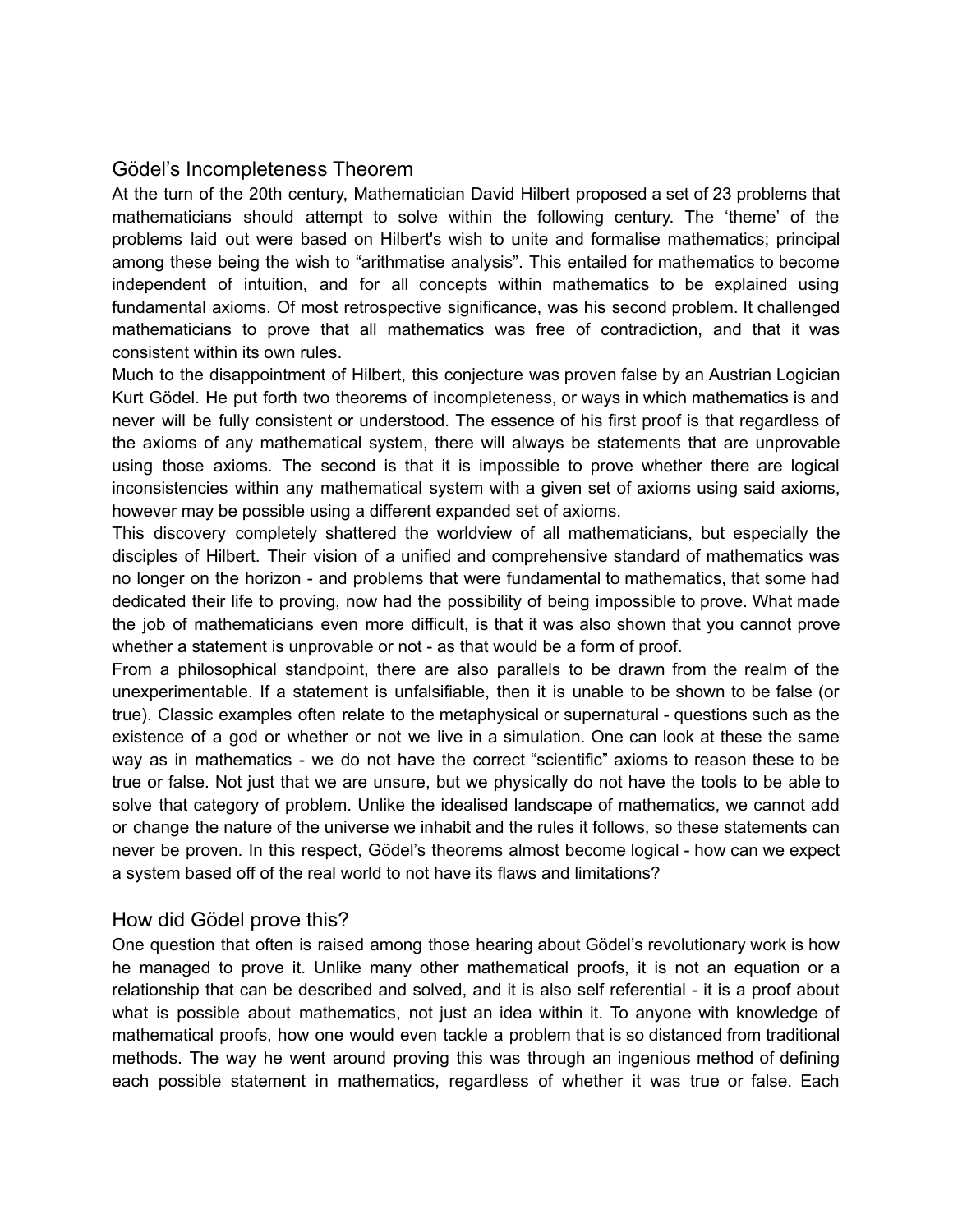operation and object within any possible statement was given a prime number value, and then a unique value was generated from the product of each element of the statement.

In natural language, much to the fascination of toddlers, statements such as "This sentence is false" exist. It is contradictory by nature, as if it were to be true, it must be false, and vice versa. It cannot be rationalised to have any logical sense. These have very little impact on our ability to communicate, and do not imply some fatal flaw in our primary method of communication, so these quirks are mostly just ignored as an oddity. Language is not a system that is fully consistent or logically sound all the time. What Gödel managed to do, is to construct a statement using his system in a similar vein to those language statements. 'This statement cannot be proven using arithmetic', if proved, would contradict the system in which it inhabits. Since Mathematics, especially proofs, must be logically consistent, this must mean that there are some statements which can never be proven using arithmetic.

## The Importance of Philosophy for Mathematics

It is very tempting, for us as mathematicians, or even those with just a passing interest in maths, to write off philosophy as unimportant to our field of study. To some, they may seem on opposite ends of a spectrum. Mathematics is the most quantifiable field of inquiry; the tools mathematics provides are adaptable and useful for solving any real world problem involving quantities and relationships of systems. Philosophy is the near polar opposite - a subject devised on the study of ideas, removed from reality, and lacking in any quantifiable aspects that mathematics lends its hand to. However, I would argue these are just two sides to the same coin.

Both mathematics and philosophy are abstractions of concepts in the real world. Philosophy is about the abstraction of ideas, and mathematics about the abstraction of relationships. While the mediums they deal with abstract concepts are different, the way in which they handle them is highly similar. The rules of logic that were developed originally by Ancient Greek philosophers (who were also mathematicians) can be applied to both disciplines, and arguably the fundamental ways in which concepts are handled in both are similar. Understanding philosophy, how to reason, and in particular epistemology or the study of how we can know is of great usefulness to us mathematicians. The subjects are not only similar, but interlinked; they only solve problems of different sorts with the same tools. Ideas from philosophy and linguistics about proof are integral to our ability to reason as mathematicians, as I hope I have shown, as it was their tools that got us to where we are. The exchange of concepts between the fields is hardly over, and likely will be used again and again.

## Oliver Summerfield

Word Count: 1620 References: [https://www.sabinasz.net/godels-incompleteness-theorem-and-its-implications-for-artificial-intelli](https://www.sabinasz.net/godels-incompleteness-theorem-and-its-implications-for-artificial-intelligence/#:~:text=The%20implications%20of%20G%C3%B6del) [gence/#:~:text=The%20implications%20of%20G%C3%B6del's%20incompleteness,turn%20out](https://www.sabinasz.net/godels-incompleteness-theorem-and-its-implications-for-artificial-intelligence/#:~:text=The%20implications%20of%20G%C3%B6del) [%20to%20be%20false](https://www.sabinasz.net/godels-incompleteness-theorem-and-its-implications-for-artificial-intelligence/#:~:text=The%20implications%20of%20G%C3%B6del) <https://plato.stanford.edu/entries/logic-ancient/>